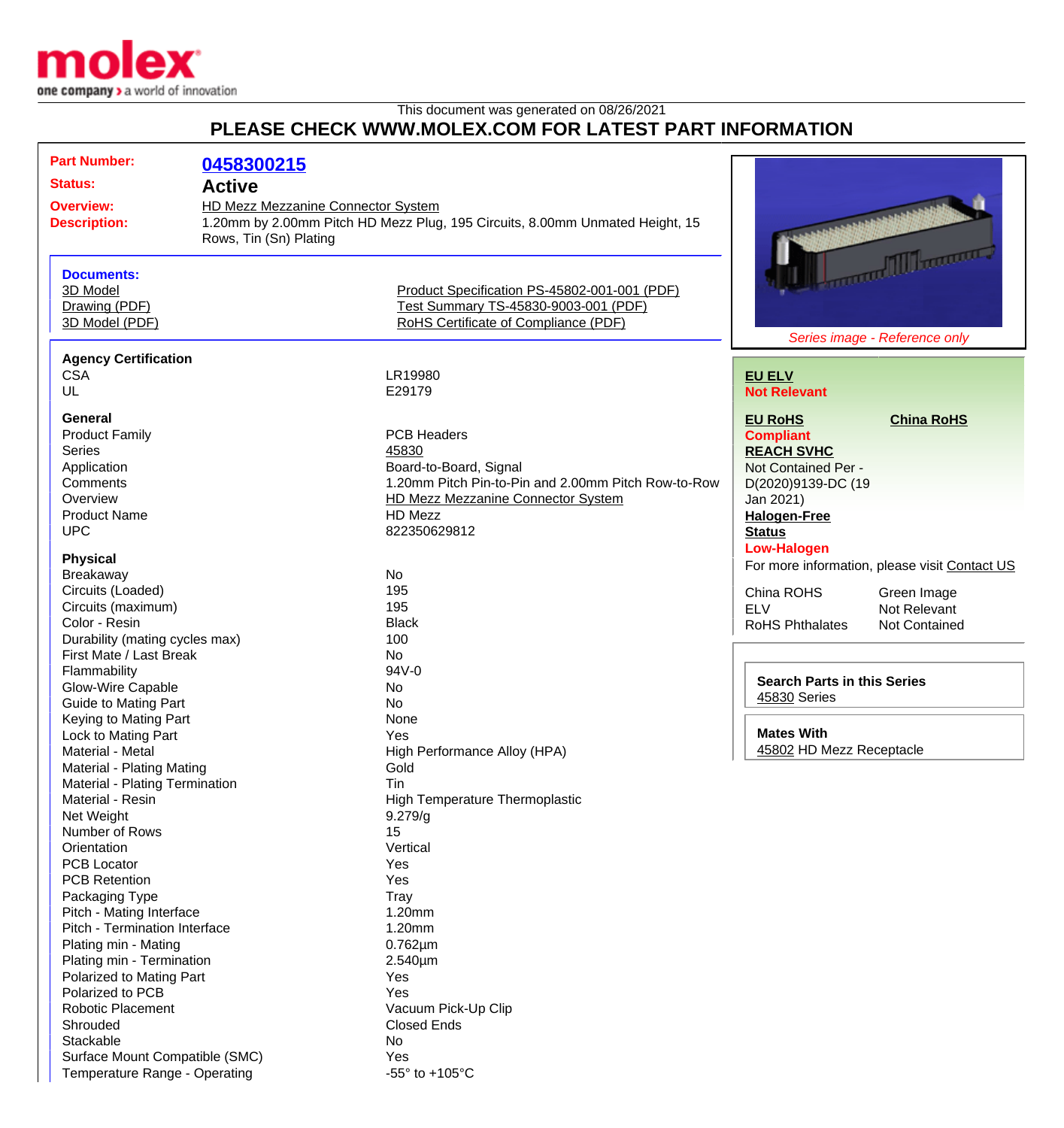| Termination Interface: Style<br><b>Unmated Height</b>                                                                                                                                | Surface Mount<br>8.00mm                                                                               |  |  |  |
|--------------------------------------------------------------------------------------------------------------------------------------------------------------------------------------|-------------------------------------------------------------------------------------------------------|--|--|--|
| <b>Electrical</b><br>Current - Maximum per Contact<br>Voltage - Maximum                                                                                                              | 2.0A<br>250V AC                                                                                       |  |  |  |
| <b>Solder Process Data</b><br>Duration at Max. Process Temperature (seconds)<br>Lead-freeProcess Capability<br>Max. Cycles at Max. Process Temperature<br>Process Temperature max. C | 020<br><b>REFLOW</b><br>002<br>260                                                                    |  |  |  |
| <b>Material Info</b>                                                                                                                                                                 |                                                                                                       |  |  |  |
| <b>Reference - Drawing Numbers</b><br>Electrical Model Document<br><b>Product Specification</b><br>S-Parameter Model<br>Sales Drawing<br><b>Test Summary</b>                         | EE-45802-0016-001<br>PS-45802-001-001<br>SP-45802 45830-001<br>SD-45830-0001-001<br>TS-45830-9003-001 |  |  |  |

## This document was generated on 08/26/2021 **PLEASE CHECK WWW.MOLEX.COM FOR LATEST PART INFORMATION**